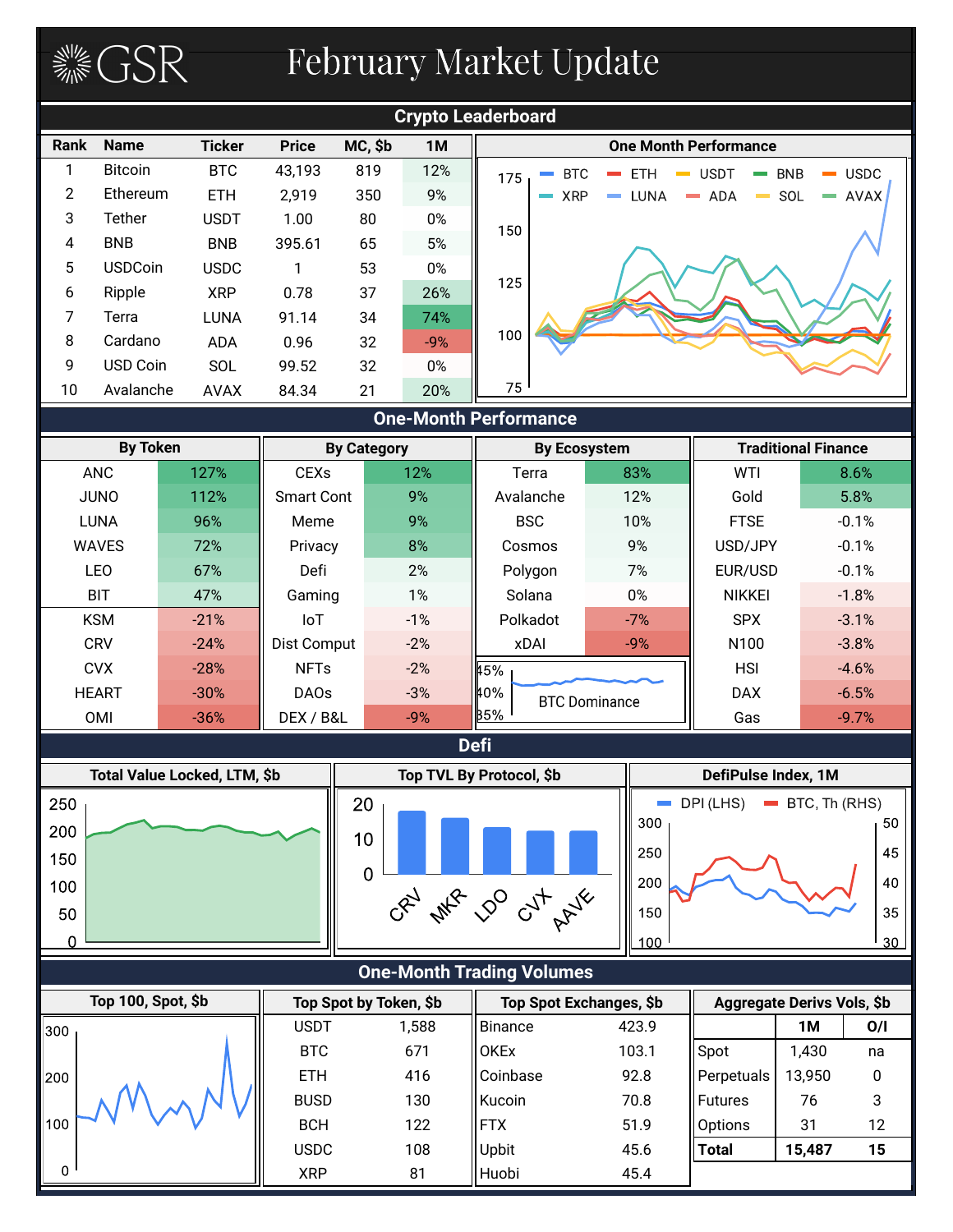**《《SR》 February Market Update Crypto Options BTC ATM Implied Vol ETH ATM Implied Vol BTC 25d Skew** 90% 110% 20% 100% 80% 15% 90% 10% 80% 5% 70% 60% 0% 17 Feb 1 Mar 1 Mar 5 Feb 17 Feb 1 Mar 5 Feb 11 Feb 23 Feb 5 Feb 13 Feb 21 Feb 11 Feb 23 Feb  $\label{eq:1} \textbf{1wk 25D skew Min:} \textbf{0}\% , \textbf{Max: } 20\%, \textbf{Avg: } 10\%, \textbf{Last: } 10\% \\ \textbf{1mth 25D skew Mir: } 0\% , \textbf{Max: } 17\%, \textbf{Avg: } 5\% , \textbf{List: } 10\% \\ \textbf{3mth 25D skew Mir: } 2\% , \textbf{Max: } 11\%, \textbf{Avg: } 7\% , \textbf{last: } 7\% \\ \textbf{4mth 25D skew Mir: } 2\%, \textbf{Max: } 7\% , \textbf{Avg: } 5\$ 1wk ATM Vol Min: 51.7%, Max: 87.2%, Avg: 61.3%, Last: 73.4% 1wk ATM Vol Min: 62%, Max: 105%, Avg: 72%, Last: 81% 1mth ATM Vol Min: 52.1%, Max: 78.3%, Avg: 62.6%, Last: 69.4%<br>3mth ATM Vol Min: 59.6%, Max: 78.3%, Avg: 62.6%, Last: 67.5%<br>6mth ATM Vol Min: 64.8%, Max: 73.0%, Avg: 66.9%, Last: 67.9% 1 Imth ATM Vol Min: 66%, Max: 92%, Avg: 73%, Last: 77%<br>3 Smth ATM Vol Min: 72%, Max: 87%, Avg: 77%, Last: 77%<br>6 Mth ATM Vol Min: 77%, Max: 87%, Avg: 81%, Last: 79% **ETH 25d Skew BTC Put/Call Ratio ETH Put/Call Ratio**  $20%$ 0.72  $1.6$  $0.42$ 15% 0.66  $1.2$  $0.41$  $1.5$ tã Inter Inter  $-0.8$   $\frac{5}{5}$  $0.6$ 0.39 Open Open 0.54  $0.4$ 0.38  $0.5$ OS. 5 Feb  $11\,\mathrm{Feb}$ 17 Feb 23 Feb 1 Mar 0.48  $\overline{0}$ 0.36  $\overline{0}$ **1wk 25D skew** Min: 3%, Max: 18%, Avg: 10%, Last: 7%<br>**1mth 25D skew** Min: 5%, Max: 18%, Avg: 11%, Last: 89<br>**3mth 25D skew** Min: 5%, Max: 13%, Avg: 8%, Last: 7%<br>**6mth 25D skew** Min: 3%, Max: 8%, Avg: 6%, Last: 5%  $28$  Feb 28 Feb 7 Feb 14 Feb 21 Feb 7 Feb 14 Feb 21 Feb Open Interest Min: 0.59, Max: 0.69, Avg: 0.65, Last: 0.59<br>Volume Min: 0.51, Max: 1.28, Avg: 0.85, Last: 0.51 - Open Interest Min: 0.36, Max: 0.41, Avg: 0.39, Last: 0.41<br>- Volume Min: 0.46, Max: 1.43, Avg: 0.87, Last: 0.75 Ξ **Crypto Futures BTC Aggregate Open Interest ETH Aggregate Open Interest BTC Annlzd Rolling 3m Basis** \$20b \$10b 10% \$56 \$481  $$15<sub>b</sub>$ 5%  $$7.5<sub>b</sub>$  $0%$  $$40$  $$10<sub>b</sub>$  $$5h$  $-5%$ \$32k  $$2.5<sub>b</sub>$  $$5<sub>b</sub>$ 4 Feb 12 Feb 20 Feb 28 Feb 4 Hen<br>
Hubbi Min: 0.04%, Max 4.86%, Ayg: 3.19%, Last: 1.72%<br>
Binance Min: 0.77%, Max 4.86%, Ayg: 3.19%, Last: 2.40%<br>
FITM Min: 1.68%, Max 6.86%, Ayg: 3.41%, Last: 2.40%<br>
Deribit Min: 1.59%, Max 5.86%, Ayg: 4.12%, Last: 2.8 \$0 \$0

## **ETH Annlz Rolling 3m Basis BTC Perp Swaps Funding ETH Perp Swaps Funding**

28 Feb

● Krake<br>● Bybit

21 Feb

Binance<br>BitMEX

 $\bullet$  CoinFlex

7 Feb

● Huobi<br>● OKEx

Deribit<br>Kraken

÷ Bybit 14 Feb

 $\bullet$  CME

14 Feb

• Deribit<br>• CME

21 Feb

**FTX** 

e FTX<br>e Huobi

 $\bullet$  Bitfinex

28 Fel

7 Feb

• CoinFiex

OKEx<br>Binance

![](_page_1_Figure_3.jpeg)